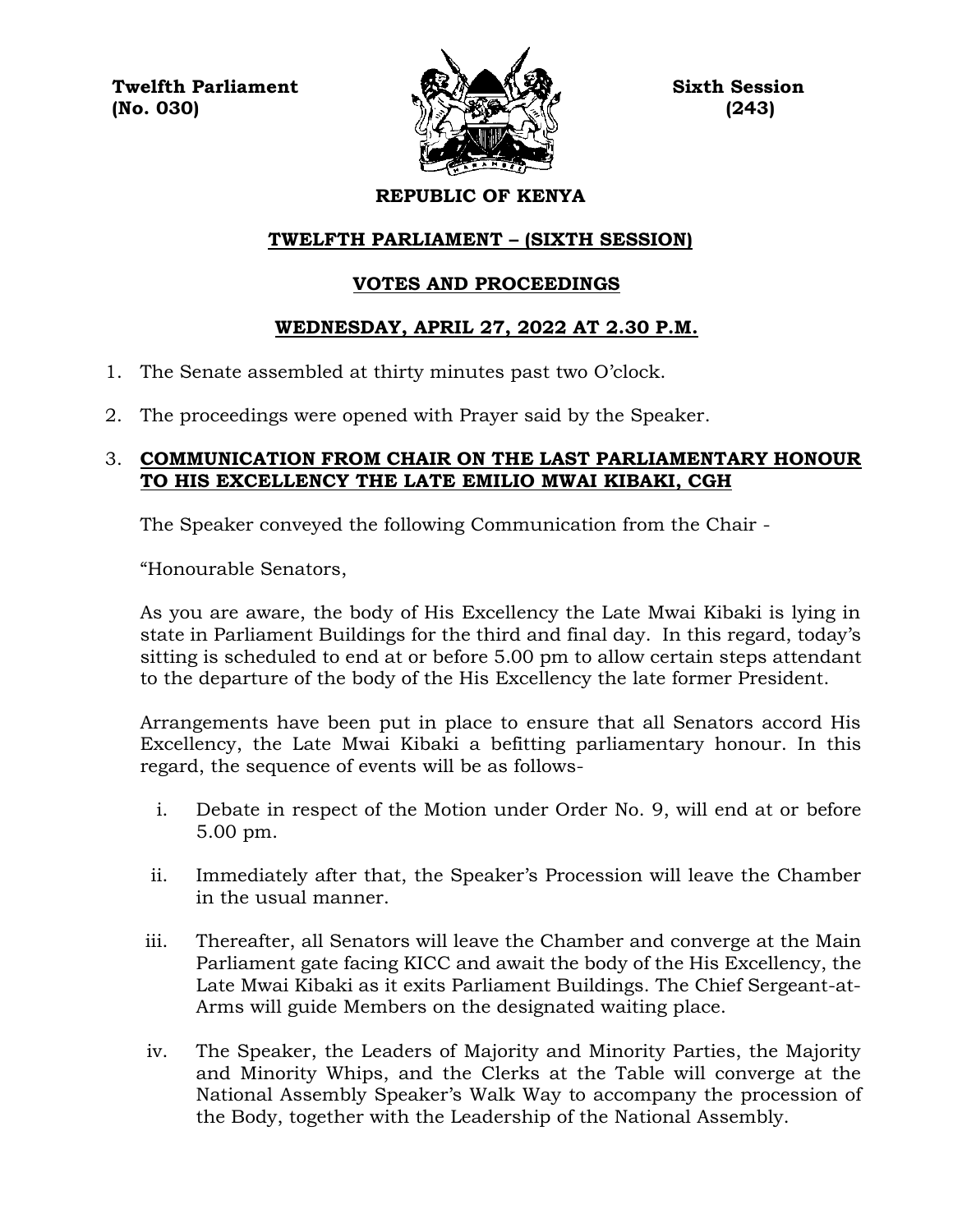- v. On arrival of the casket of His Excellency, the Late Mwai Kibaki at the Gate facing KICC, all Members are requested to await the playing of the National Anthem and the East African Community Anthem before the casket is loaded onto the Carriage to exit Parliament Buildings.
- vi. The parliamentary procession will symbolize Parliament paying its last respect and honouring His Excellency, the Third President of Kenya, the Late Mwai Kibaki for his service to Parliament and the nation.

I thank you."

# 4. **MESSAGES FROM THE NATIONAL ASSEMBLY**

The Speaker conveyed the following Messages from the National Assembly –

## i.) **The passage of the mediated version of the County Governments Additional Allocation Bill (Senate Bills No. 35 of 2021)**

"Honourable Senators,

I wish to report to the Senate that, pursuant to Standing Order 41 (3) and (4), I received the following Message from the Speaker of the National Assembly regarding the passage of the Mediated Version of the County Governments Additional Allocation Bill, (Senate Bills No. 35 of 2021).

The Message which is dated Wednesday,  $6<sup>th</sup>$  April, 2022 was received on  $8<sup>th</sup>$ April, 2022 while the Senate was on recess.

Pursuant to the said Standing Orders, I now report the Message-

*"PURSUANT to the provisions of Standing Order 41(1) of the National Assembly Standing Orders, I hereby convey the following Message from the National Assembly –*

*WHEREAS, the Mediated Version of the County Governments Additional Allocation Bill (Senate Bills No. 35 of 2021) was passed by the Senate on Thursday, 31st March 2022 and referred to the National Assembly for consideration;*

*AND WHEREAS, the National Assembly, passed the said Bill on Thursday, April 7, 2022;*

*NOW THEREFORE, in accordance with the provisions of Article 113 (3) of the Constitution, I will present the Bill to H.E the President for Assent."*

I thank you."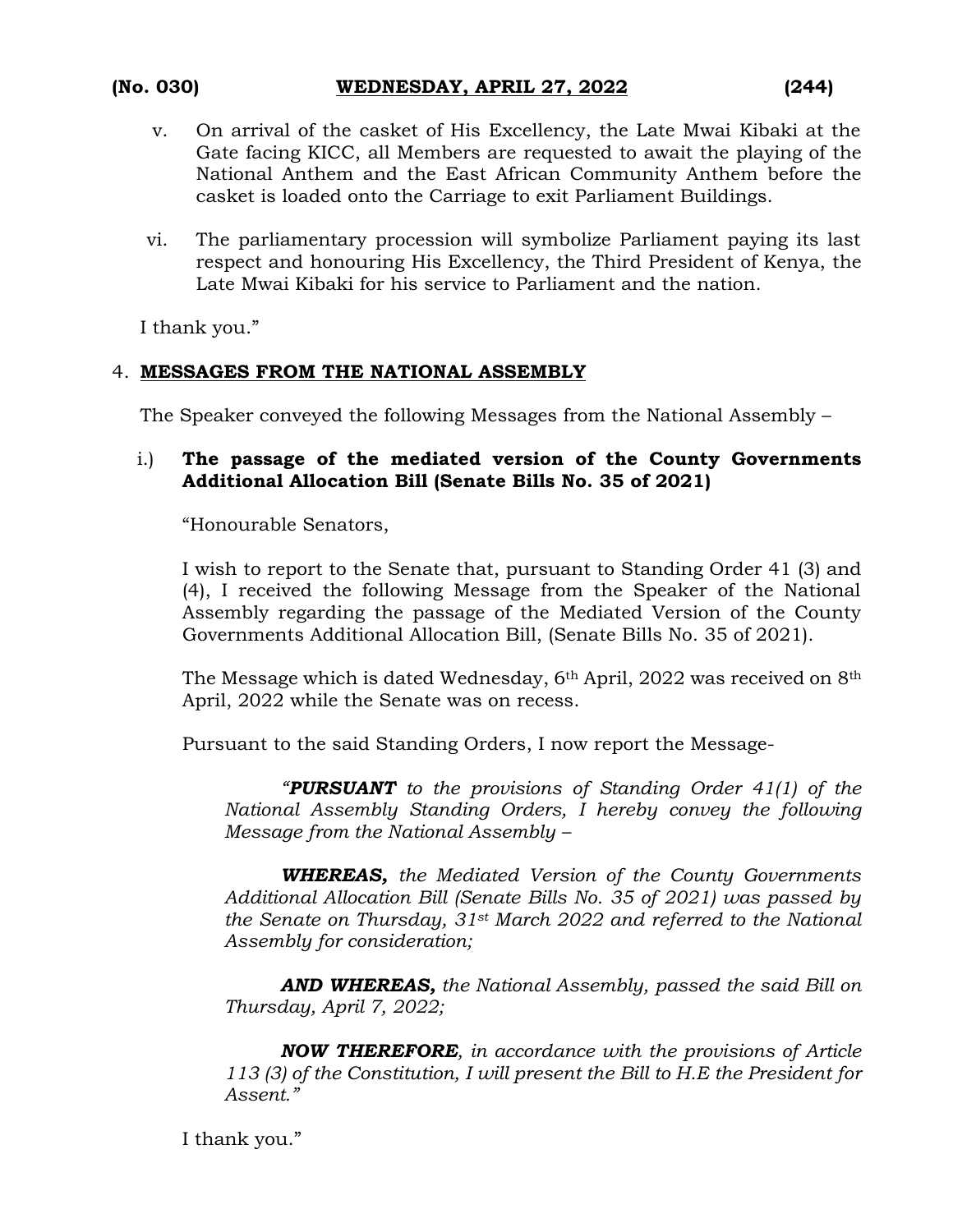### ii.) **The rejection of the Wildlife Conservation and Management (Amendment) Bill (Senate Bills No. 30 of 2020).**

"Honourable Senators,

I wish to report to the Senate that, pursuant to Standing Order 41 (3) and (4), I received the following Message from the Speaker of the National Assembly regarding the decision of the National Assembly, by way of a resolution made on Wednesday, 16th February, 2022, to **reject** the Wildlife Conservation and Management (Amendment) Bill (Senate Bills No. 30 of 2020).

The Message which is dated Wednesday, 6th April, 2022 was received on 7th April, 2022 while the Senate was on recess.

Pursuant to the said Standing Orders, I now report the Message-

*"PURSUANT to the provisions of Standing Order 41 and 149 of the National Assembly Standing Orders, I hereby convey the following Message from the National Assembly –*

*WHEREAS, the Wildlife Conservation and Management (Amendment) Bill (Senate Bills No. 30 of 2020) was passed by the Senate on Thursday, 5th August, 221 with amendments and referred to the National Assembly for consideration;*

*AND WHEREAS, by a resolution made on Wednesday, 16th February, 2022, the National Assembly rejected the said Bill;*

*NOW THEREFORE, in accordance with the provisions of Article 112 of the Constitution and Standing Order 149 of the National Assembly Standing Orders, I hereby convey the said decision of the National Assembly to the Senate and seek the appointment of five (5) Senators to the Mediation Committee in respect of the said Bill."*

Honourable Senators,

Following the said decision, the Speaker of the National Assembly appointed the following Members to represent the Assembly in the Mediation Committee that will attempt to develop a version of the said Bill that both Houses will pass-

- 1) The Hon. Chachu Ganya, MP;
- 2) The Hon. Ali Amin Deddy, MP;
- 3) The Hon. Rozaah Akinyi Buyu, MP;
- 4) The Hon. Paul Musyimi Nzengu, MP; and
- 5) The Hon. Shinali Bernard Masaka, MP.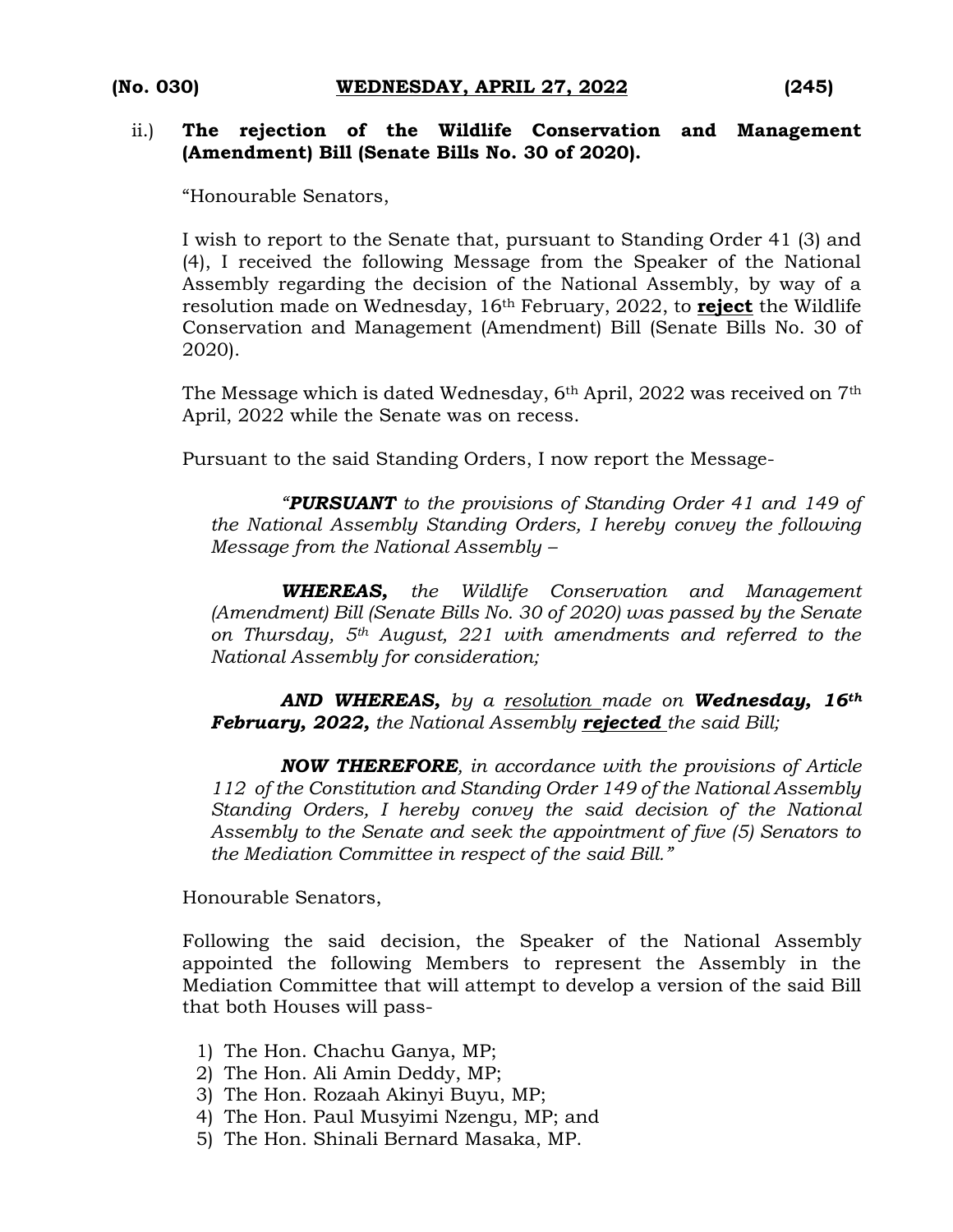Honourable Senators,

Consequently, pursuant to Standing Orders 160 (2), I have appointed the following Senators to the Mediation Committee;

- 1) Sen. Mwangi Githiomi, MP;
- 2) Sen. Johnes Mwaruma, MP;
- 3) Sen. Njeru Ndwiga, MP;
- 4) Sen. (Arch.) Sylvia Kasanga, MP; and
- 5) Sen. (CPA) Farhiya Haji, MP.

I urge the members of the Mediation Committee to deal with this important assignment expeditiously and report within the stipulated timelines.

I thank you."

# iii.) **The passage of the Election Campaign Financing (Amendment) Bill (National Assembly Bills No. 37 of 2021).**

"Honourable Senators,

I wish to report to the Senate that, pursuant to Standing Order 41 (3) and (4), I received the following Message from the Speaker of the National Assembly regarding the passage of the Election Campaign Financing (Amendment) Bill (National Assembly Bills No. 37 of 2021).

The Message which is dated Thursday,  $21<sup>st</sup>$  April,  $2022$  was received on  $21<sup>st</sup>$ April 2022 while the Senate was on recess.

Pursuant to the said Standing Orders, I now report the Message-

*"PURSUANT to the provisions of Standing Order 41(1) and 142 of the National Assembly Standing Orders, I hereby convey the following Message from the National Assembly –*

*WHEREAS, the Election Campaign Financing (Amendment) Bill (National Assembly Bill No. 37 of 2021) was published vide Gazette Supplement No. 157 of 12th August, 2021 as a Bill concerning County Governments in terms of Article 110(1) of the constitution, seeking to amend the Election Campaign Financing Act and for connected purposes;*

*AND WHEREAS, the National Assembly passed the said Bill on Wednesday, 13th April, 2022 without amendments in the form attached hereto;*

*NOW THEREFORE, in accordance with the provisions of Article 110 of the Constitution and Standing Orders 41(1) and 144 of the National*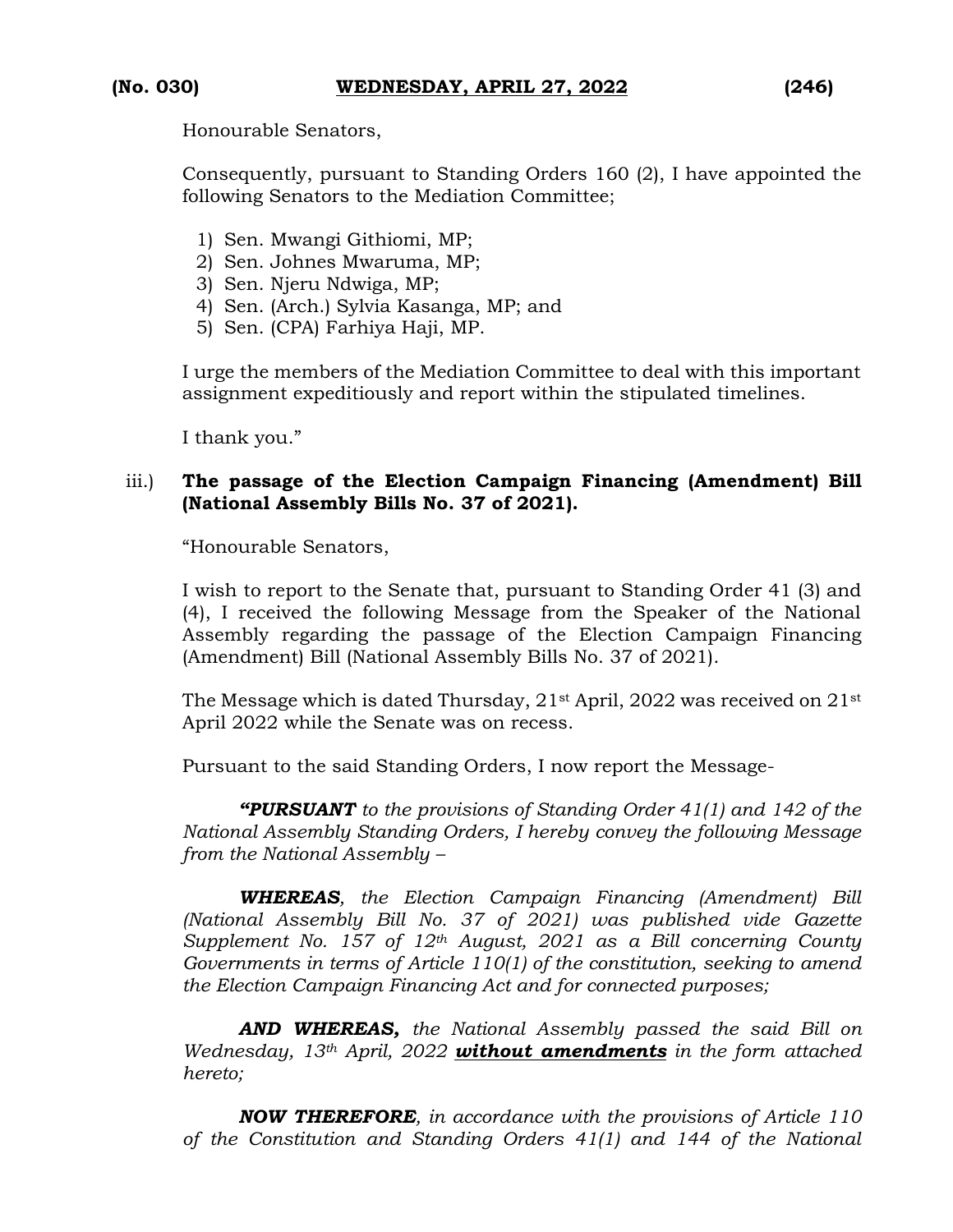*Assembly Standing Orders, I hereby convey the said decision of the National Assembly to the Senate."*

Honourable Senators,

Pursuant to Standing Order 157 which requires that a Bill originating in the National Assembly be proceeded with by the Senate in the same manner as a Bill introduced in the Senate by way of First Reading in accordance with Standing Order 139, I direct that the Election Campaign Financing (Amendment) Bill (National Assembly Bills No. 37 of 2021) be listed for First Reading during tomorrow's Sitting.

I thank you."

### iv.) **The passage of the Elections (Amendment) Bill (National Assembly Bills No. 3 of 2022).**

"Honourable Senators,

I wish to report to the Senate that, pursuant to Standing Order 41 (3) and (4), I received the following Message from the Speaker of the National Assembly regarding the passage of the Elections (Amendment) Bill (National Assembly Bills No. 3 of 2022).

The Message which is dated Thursday, 21<sup>st</sup> April, 2022 was received on 21<sup>st</sup> April 2022 while the Senate was on recess.

Pursuant to the said Standing Orders, I now report the Message-

*"PURSUANT to the provisions of Standing Order 41(1) and 142 of the National Assembly Standing Orders, I hereby convey the following Message from the National Assembly –*

*WHEREAS, the Elections (Amendment) Bill (National Assembly Bill No. 3 of 2022) was published vide Gazette Supplement No. 12 of 28th January 2022 as a Bill concerning County Governments in terms of Article 110(1) of the constitution, seeking to amend the Elections Act;* 

*AND WHEREAS, the National Assembly passed the said Bill on Wednesday, 13th April, 2022 with amendments in the form attached hereto;*

*NOW THEREFORE, in accordance with the provisions of Article 110 of the Constitution and Standing Orders 41(1) and 144 of the National Assembly Standing Orders, I hereby convey the said decision of the National Assembly to the Senate."*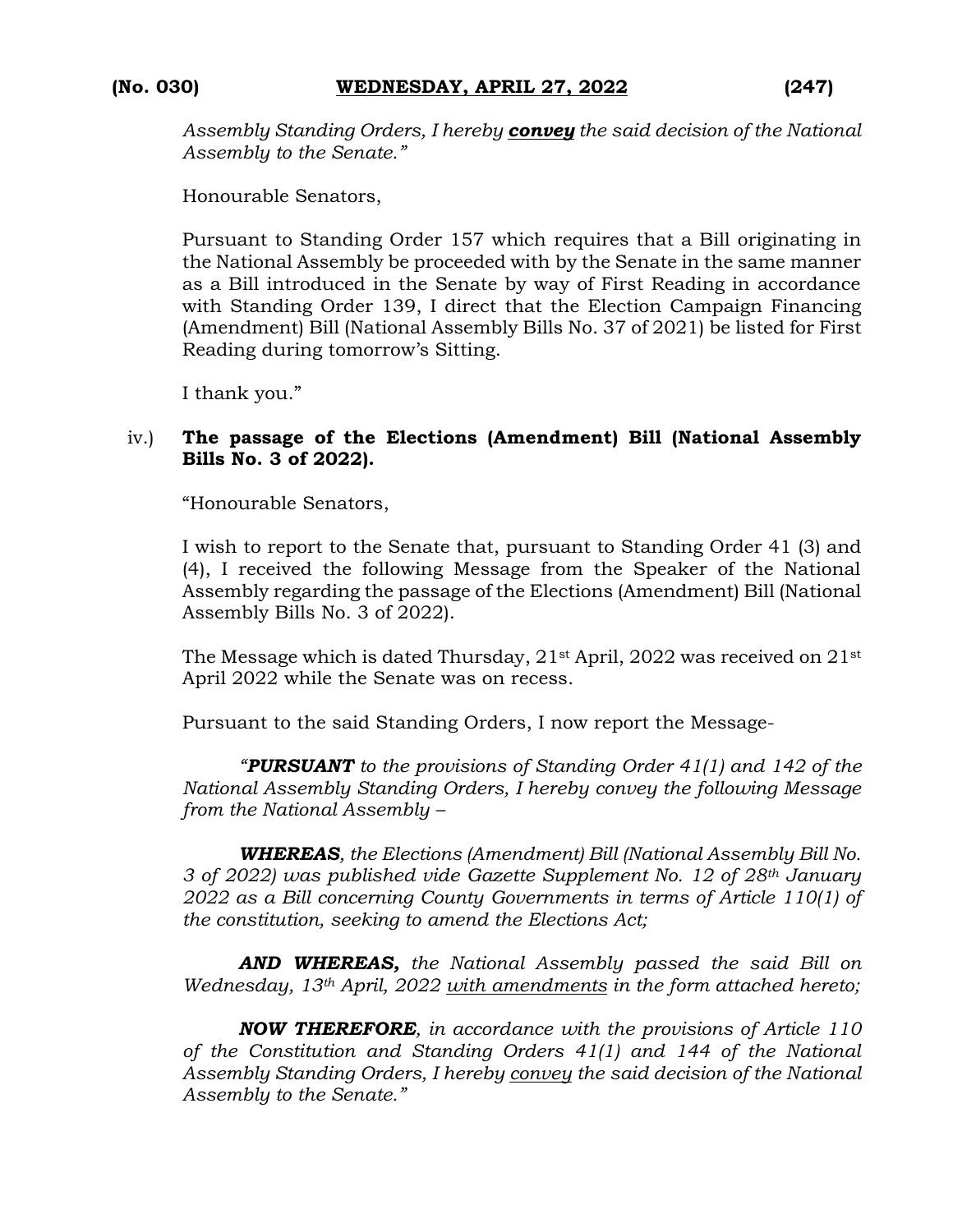Honourable Senators,

Pursuant to Standing Order 157 which requires that a Bill originating in the National Assembly be proceeded with by the Senate in the same manner as a Bill introduced in the Senate by way of First Reading in accordance with Standing Order 139, I direct that the Elections (Amendment) Bill (National Assembly Bill No. 3 of 2022) be listed for First Reading during tomorrow's Sitting.

I thank you."

## 5. **THE COUNTY ALLOCATION OF REVENUE BILL (SENATE BILLS NO. 1 OF 2022)**

(The Chairperson, Standing Committee on Finance and Budget)

Order for First Reading read;

Bill read a First Time and committed to the Standing Committee on Finance and Budget.

## 6. **MOTION - TRIBUTE OF THE SENATE ON THE DEMISE OF THE THIRD PRESIDENT OF THE REPUBLIC OF KENYA, HIS EXCELLENCY THE LATE EMILIO MWAI KIBAKI, CGH**

Order read;

Motion made and Question proposed;

AWARE THAT the late former President Emilio Mwai Kibaki, CGH, was the third President of the Republic of Kenya between December 2002 and March 2013, in addition to serving as the fourth Vice President of the Republic of Kenya between 1978 and 1988;

NOTING THAT the late former President Mwai Kibaki had a long and illustrious career in public service, spanning over 50 years, where he served as a Member of Parliament for Donholm and Othaya Constituencies for ten (10) parliamentary terms from 1963 to 2013, and as a Cabinet Minister in various Ministries for twenty-eight (28) years from 1963 to 1991;

APPRECIATING the late President Mwai Kibaki's work in setting the foundation for Kenya's socio-economic turnaround and infrastructural development; liberalization of education including introduction of free primary education; enhancement of the Bill of Rights; liberalization of the media, including promotion of media freedom; championing of women's participation in politics and leadership; promoting environmental conservation, including sustainable management of water and natural resources; and deepening of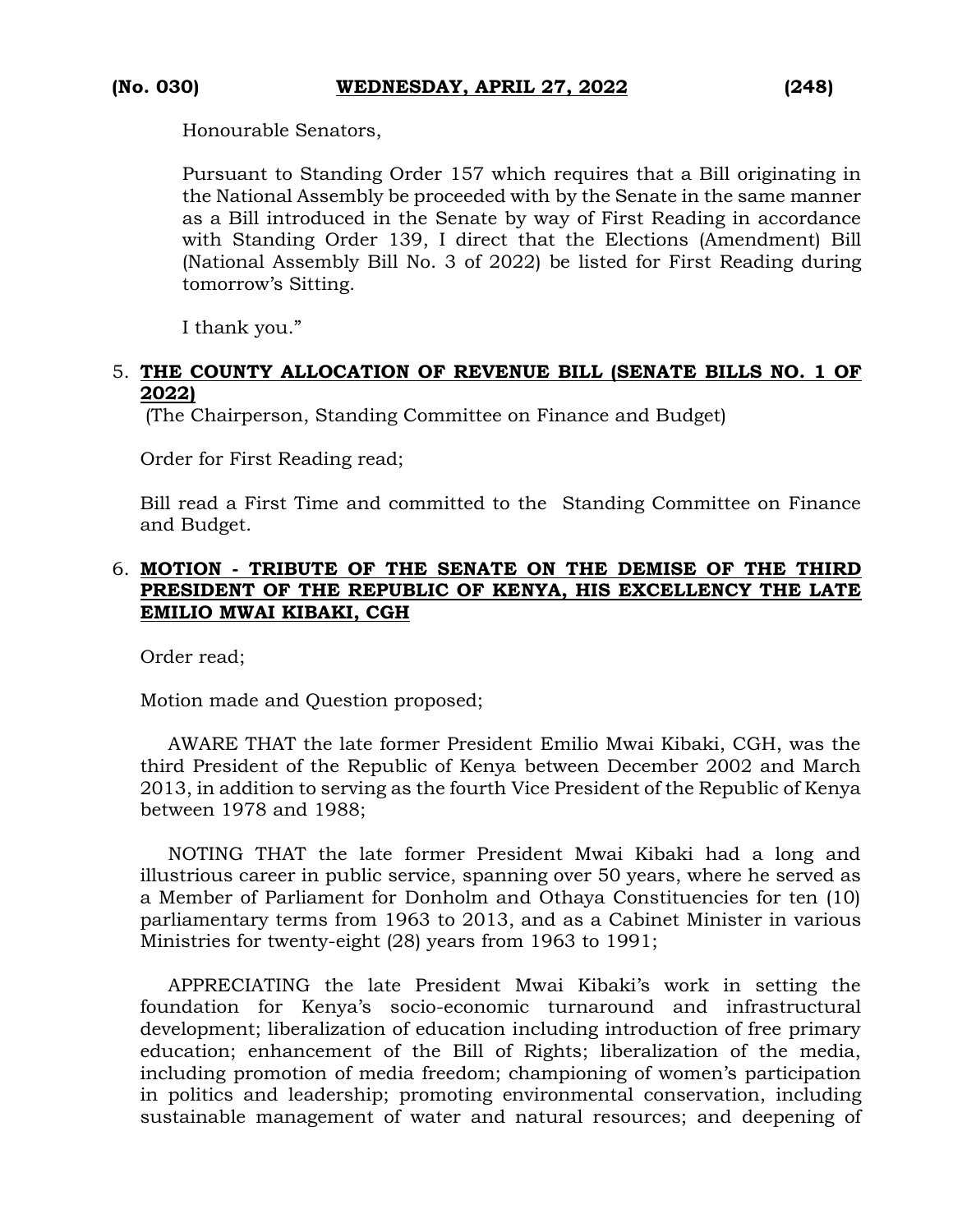telecommunication services and overseeing the unprecedented growth in the banking sector, among other milestones;

FURTHER APPRECIATING the late President's efforts in governance and institutional reforms throughout his public service career, that culminated in the promulgation of a new Constitution in 2010, that ultimately ushered in a new governance paradigm;

COGNIZANT of the Presidential Proclamation of Friday, 22nd April, 2022 communicating the passing on of former President Mwai Kibaki, CGH;

NOW THEREFORE, the Senate resolves that the condolences of the Senate be recorded in Honour of the late President Mwai Kibaki's service as a selfless Statesman, a National Hero, an accomplished economist, and a Member of Parliament, for his contribution in nation building and Kenya's socio-economic development.

*(The Senate Majority Leader – 26.04.22)*

Debate interrupted on Tuesday, 26<sup>th</sup> April, 2022, resumed;

There being no other Senator wishing to contribute;

The Mover replied;

Before the Question was put and pursuant to Standing Order 79 (1), the Speaker ruled that the Motion does not affect counties.

Question put and agreed to.

### **RESOLVED ACCORDINGLY**

**AWARE THAT** the late former President Emilio Mwai Kibaki, CGH, was the third President of the Republic of Kenya between December 2002 and March 2013, in addition to serving as the fourth Vice President of the Republic of Kenya between 1978 and 1988;

**NOTING THAT** the late former President Mwai Kibaki had a long and illustrious career in public service, spanning over 50 years, where he served as a Member of Parliament for Donholm and Othaya Constituencies for ten (10) parliamentary terms from 1963 to 2013, and as a Cabinet Minister in various Ministries for twenty-eight (28) years from 1963 to 1991;

**APPRECIATING** the late President Mwai Kibaki's work in setting the foundation for Kenya's socio-economic turnaround and infrastructural development; liberalization of education including introduction of free primary education; enhancement of the Bill of Rights; liberalization of the media, including promotion of media freedom; championing of women's participation in politics